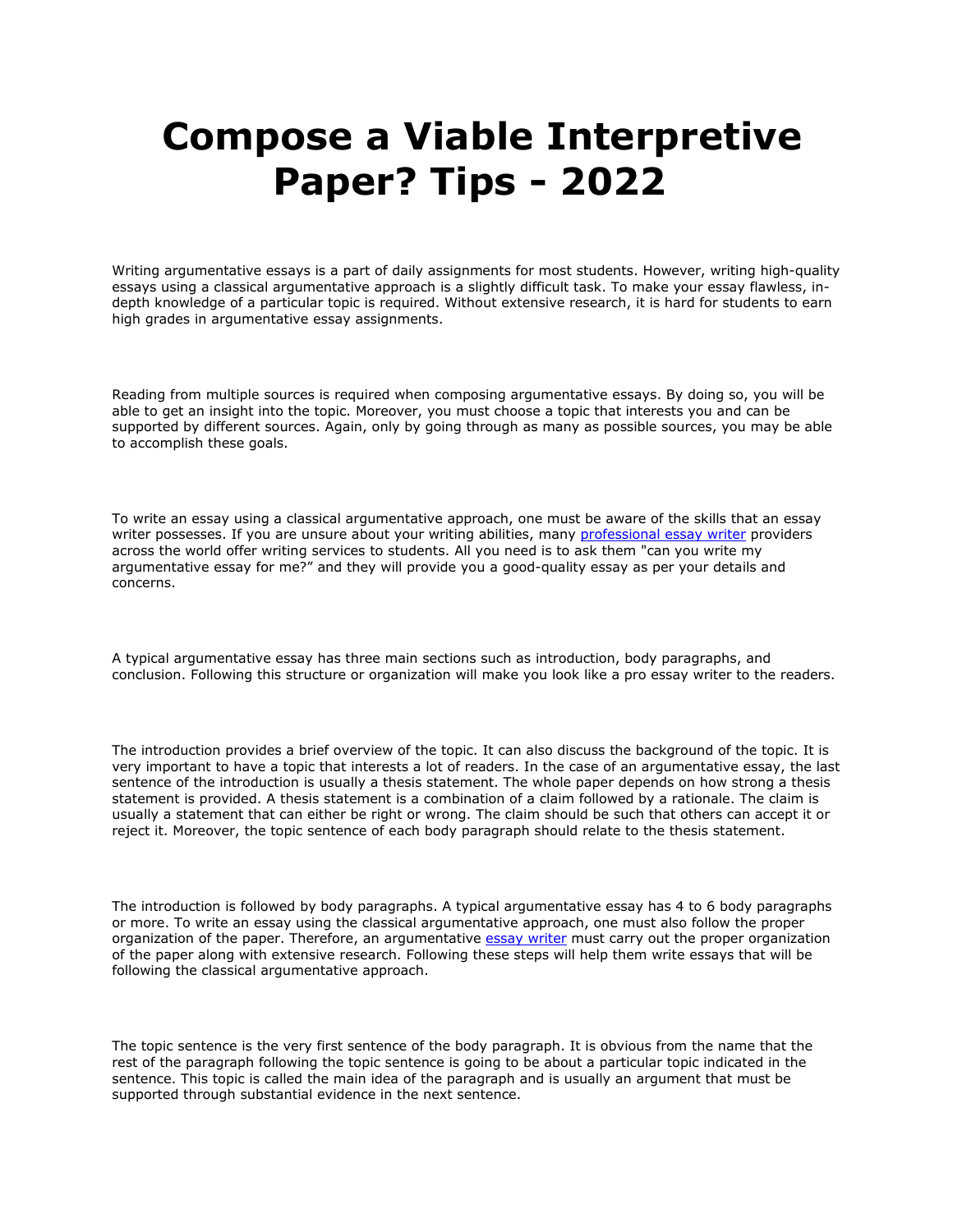Moreover, after you have provided evidence in favor of your argument, the next step would be to analyze the evidence in your own words in the upcoming sentence. The last sentence of the body paragraph, which is the conclusion, also plays an important role in the classical argumentative approach. The conclusion is based on the premises or main ideas you have provided within the body paragraph. If you have followed good logical reasoning in premises, you would lead your audience to a solid conclusion.

Your research paper would seem to have not used a classical argumentative approach if you have not added additional two body paragraphs of opponents' arguments and their counter-arguments. It is important to acknowledge the opposite side by adding a paragraph of arguments that are against your point or stance, while offering rebuttals to the opposing arguments in the same paragraph. You will realize that you have written an essay using the classical argumentative approach, once you have followed these steps.

Every person wants argumentative essays that have used the classical approach. However, you and I might sometimes fail to accomplish it. But there is no need to worry! Many service-providers can help in writing good argumentative essays; all you have to do is approach them and ask [expert essay writer](https://youressaywriter.net/) to **write my essay**. They will get back to you in time and provide you an argumentative essay using a classical approach. You will be surprised to see the results. You will realize what it is like to have submitted good argumentative essays for the assignment.

Writing argumentative essays using the classical approach is incomplete without a conclusion paragraph. In the conclusion paragraph, restate your thesis statement and summarize your main arguments. This paragraph should look like a call to action for the readers. Finish your paragraph with a catchy sentence. The steps discussed would help you to write argumentative essays using a classical approach.

There are several tips that professionals suggest for writing essays using an argumentative approach. It may be said that carrying out thorough research on your topic results in a good argumentative essay. You must show the readers that you have supported your argument with multiple sources. Moreover, you can only engage them in reading your argumentative essay if you have professional writing skills.

The ability to write essays using a classical argumentative approach is dependent on effective research skills. One must be able to conduct thorough research on a particular topic. In addition, reading is the key to writing good-quality argumentative essays. Having read a lot about your topic from multiple sources will enable you to back your claim. This will ultimately assist you to write quality essays using the classical argumentative approach.